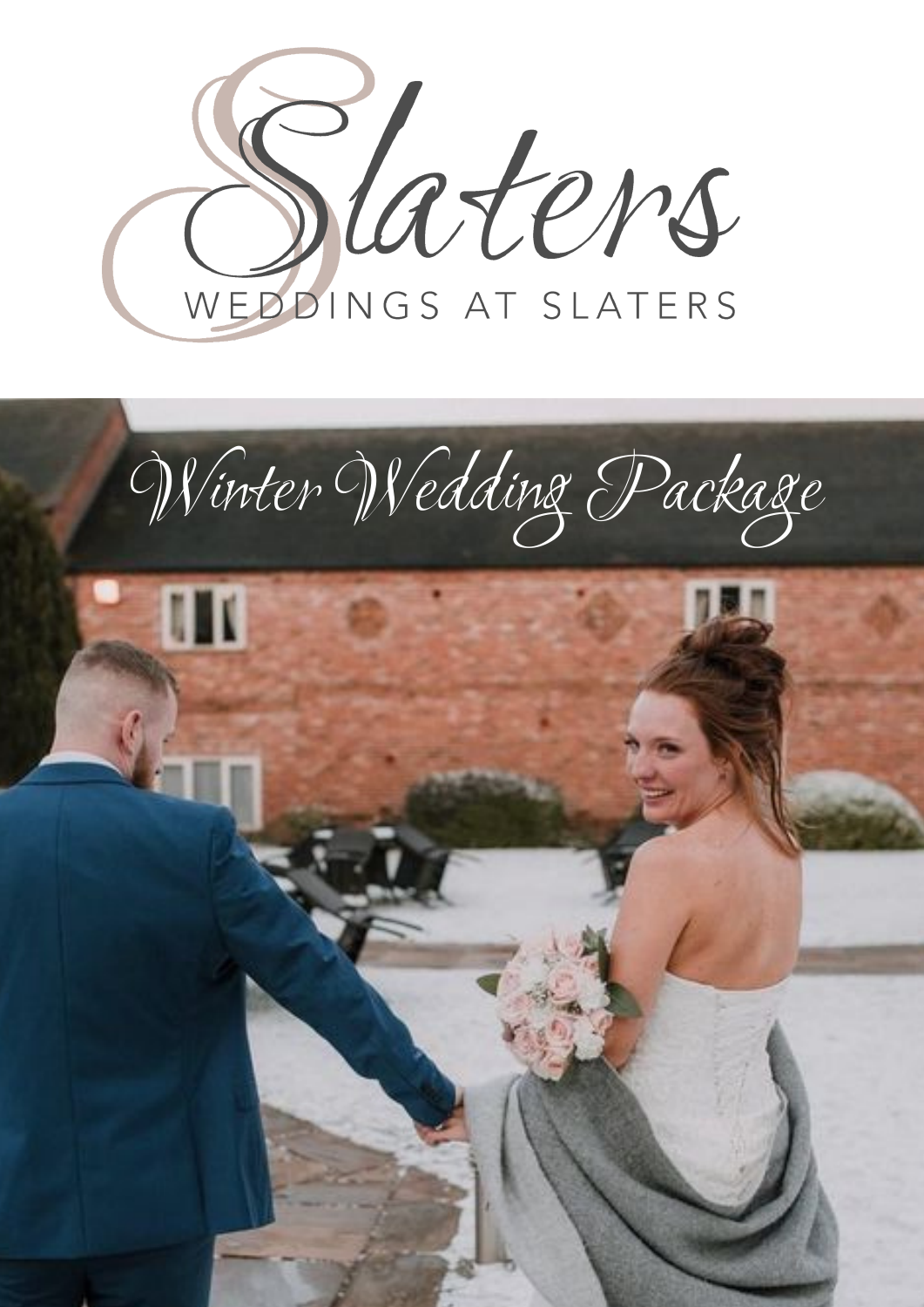

Winter Wedding &

2022-2023

# **A cosy and intimate winter wedding between the months of November & February**

| Month    | Monday to<br>Thursday | Friday | Saturday          | Sunday |
|----------|-----------------------|--------|-------------------|--------|
| November | £3500                 | £3500  | $E35$ oo          | £3500  |
| December | f3500                 | £3500  | E <sub>3500</sub> | £3500  |
| January  | £3500                 | f3500  | £3500             | £3500  |
| February | £3500                 | £3500  | $E$ 3500          | f3500  |

Prices are based on 30 day guests and 60 evening guests which are quoted as a complete package. Should numbers exceed 35 guests in the day and 65 guests in the evening, the booking will revert to the standard package. Drinks and menu upgrades are available, the prices for this are shown on the following pages.

# If you would like further information on pricing or availability then please do not hesitate to contact us on 01782 680052.

# **Hire Of Wedding House Or Gazebo For A Civil Ceremony Add £400**

What is included:

- Exclusive hire of the Briar Suite and Landing, Private Bar and Wedding Garden
	- The Dressing Room for bridal prep
	- Bellini of your choice for drinks reception
	- Three course Wedding Breakfast with Coffee and Mints (30 guests)
		- Glass of Red or White House Wine with Wedding Breakfast
			- Glass of White or Rosé Sparkling Wine for Toast
				- Dedicated Wedding Planner
	- Light Evening Buffet (60 guests) DJ and Disco from 7.30 12.30
	- White table linen and napkins, Cutlery, crockery and glassware
		- Use of round or square cake stand plus cake knife
			- Display easel for your own seating plan
- Superior en-suite queen size bedded room with breakfast for the married couple

Stone Road, Baldwins Gate, Newcastle under Lyme, Staffordshire. ST5 5ED • Telephone: (01782) 680052 • Fax: (01782) 680136 • e.mail: weddings@slaterscountryinn.co.uk • www.slaterscountryinn.co.uk Registered in England & Wales No.: 02543346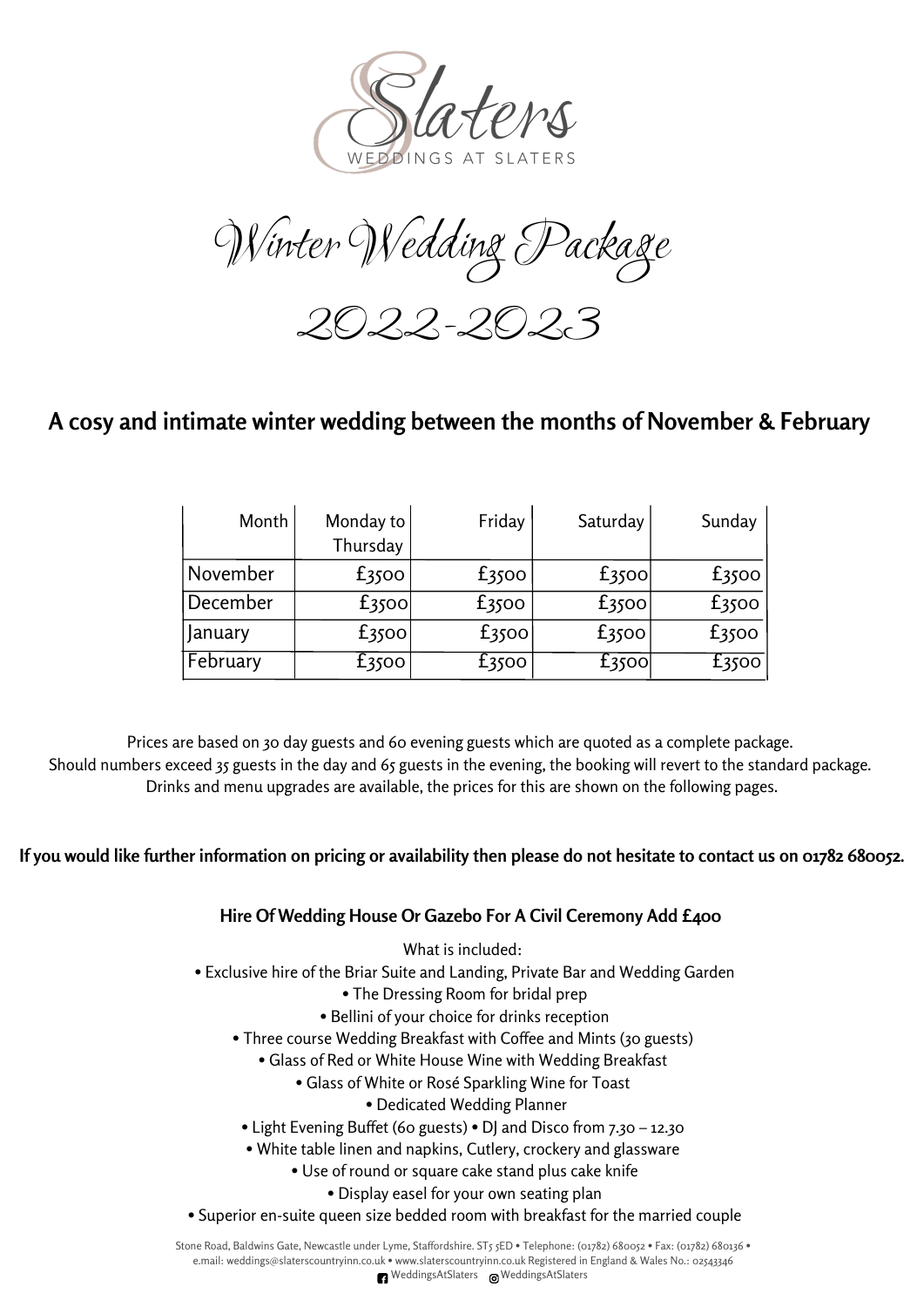Inclusive Wedding Package

**WEDDING BREAKFAST FOR 30 GUESTS Make one choice from the following for all guests for each course: (upgrades available)**

# **STARTERS**

Soup of your choice with Crusty Bread and Butter Choose from Country Vegetable, Roasted Red Pepper and Tomato, Potato Rosemary and Garlic, Broccoli and Stilton Or Heritage Tomato and Bocconcini Salad served with a Basil Dressing

# **MAIN COURSE**

Pressed Beef Shin and Horseradish Mash served with Red Wine Jus, Roasted Shallots and Chantenay Carrots

Or

Confit Chicken and Sweet Potato Croquettes served with Rosemary and Blackberry Jus, Roasted Shallots and Chantenay Carrots

# **VEGETARIAN OPTIONS**

Leek and Artisan Reserve Cheddar Quiche with Micro Salad (V) Or Stuffed Mushrooms and Horseradish Mash with Seasonal Vegetables (Vg) Or Curried Cauliflower Fritters with Spiced Squash Puree and Pickled Shallots (Vg)

# **CHILDREN**

Sausages with Onion Gravy, Mash and Mangetout Or Fish and Chips with Mushy Peas and Tartar Sauce Or Creamy Chicken and Pesto Pasta

# **DESSERT**

Warm Chocolate Brownie with White Chocolate Sauce, Pistachio Dust and Chantilly Cream Or Orange and Cinnamon Panna Cotta with Roasted Pineapple and Toasted Almond Flakes \* Coffee and Confection

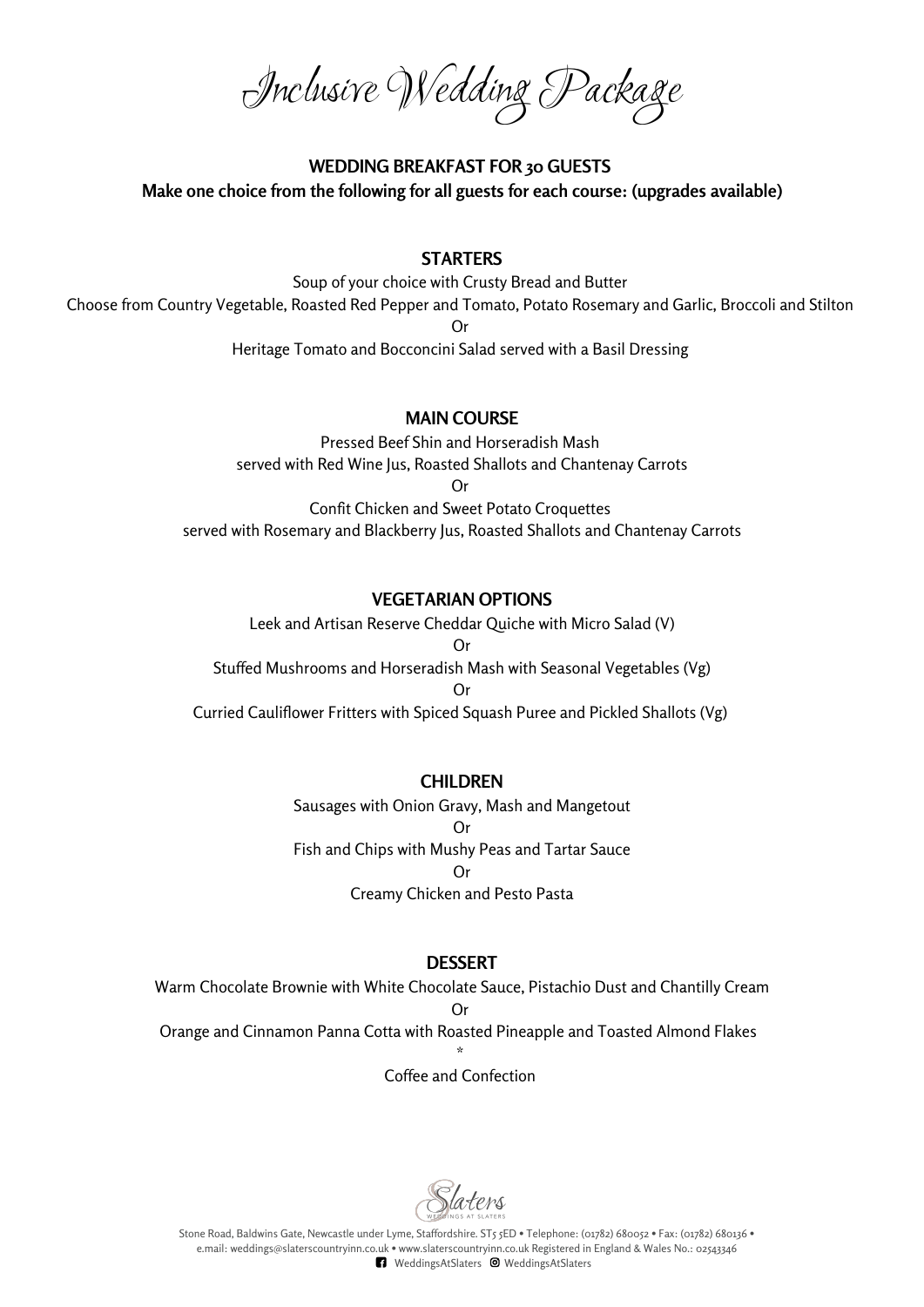Inclusive Wedding Package

# **DRINKS PACKAGE FOR 30 DAY GUESTS (upgrades available)**

Bellini on arrival/following a Civil Ceremony (Choose from White peach, Passion fruit or Raspberry) Glass of House Red or White Wine with the meal Sparkling White or Rosé Wine for Toast Soft drinks provided in all instances for guests under 18 years

(drinks package must be included for all guests - alcohol free options available on request)



# **EVENING BUFFET FOR 60 GUESTS**

Selection of Sandwiches, Sweet and Sticky Chicken Wings, Tarragon and Mustard Sausage Rolls Greek Wild Rice Salad, Asian Slaw, Southern Spiced Chips, Warm New Potatoes with Shallot and White Wine Vinaigrette

Additional Evening Guests Buffet £11.50 per person

 $\sim$ 

Why not add some Canases to your Drinks Recestion...?

**Extra cost of £4.95 per person TO COMPLEMENT YOUR RECEPTION DRINKS CHOOSE 4 OF THE FOLLOWING:**

> Mini Burgers Wild Mushroom and Truffle Arancini (v) Crystal Rolls (v) Spiced Soup Shooters (v) Mini Satay Chicken Skewers Salmon Sourdough Toast Minted Lamb Koftas Mediterranean Vegetable Pesto on Ciabatta (v) Crispy Beef in Baby Gem Cups with Ginger Dressing

Prawn Tostado with Mango Salsa

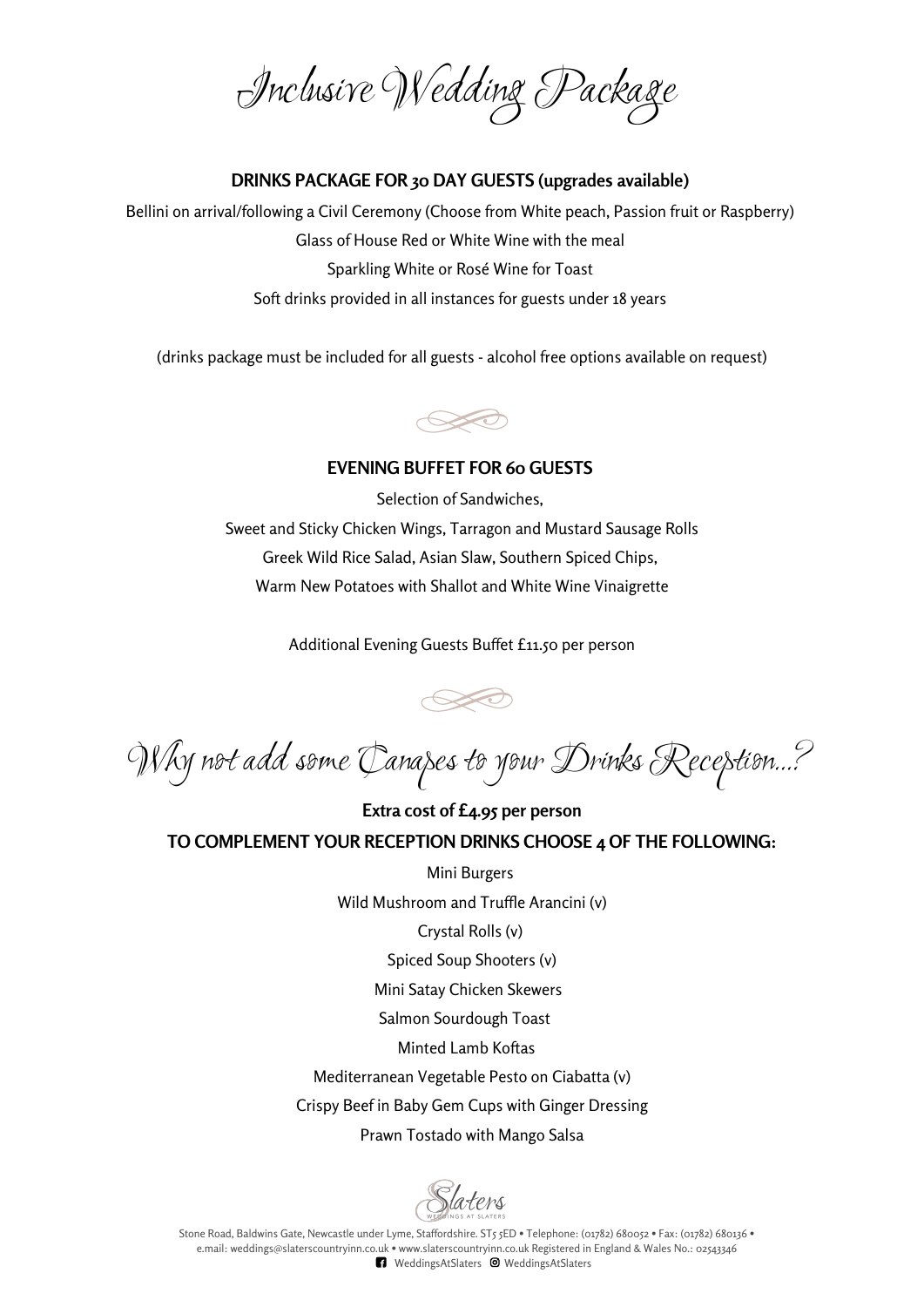Upgrades Available For Day Guests

# **WEDDING BREAKFAST OPTIONS**

# **STARTERS**

#### **Upgrade to one of the following at £1.50 per person**

Chicken Liver Parfait with Red Onion Jam and Brioche Toast

Or

Roasted Staffordshire Tender stem Broccoli and Feta Salad with a Honey Dijon Dressing

#### **MAIN COURSE**

## **Upgrade to one of the following at £1.50 per person**

Beef Fillet and Horseradish Mash with Red Wine Jus and Seasonal Vegetables

Or

Teriyaki Glazed Salmon Fillet with Sesame Pak Choi and Miso Broth

#### **DESSERT**

#### **Upgrade to one of the following at £1.50 per person**

Slater's Warm Apple Pie with Honey Whipped Cream and Caramelised Apple Chips

Or

Deconstructed Eton Mess with Honeycomb Ice Cream

#### **RECEPTION DRINKS**

#### **Upgrade to one of the following at £1.50 per person**

On arrival/following ceremony Pimms and Lemonade Bottled Corona & Sparkling Wine Gin Bar £2.50 per person (minimum 50 guests)

#### **CANAPES**

**Canapes to be served with reception drinks can be added at £4.95 per person**

**With the Wedding Breakfast**

Second serving of House Wine- £3.50 per person

#### **For the Toast**

#### White or Rose House Champagne - £3.50 per person

Slaters

Stone Road, Baldwins Gate, Newcastle under Lyme, Staffordshire. ST5 5ED • Telephone: (01782) 680052 • Fax: (01782) 680136 • e.mail: weddings@slaterscountryinn.co.uk • www.slaterscountryinn.co.uk Registered in England & Wales No.: 02543346 WeddingsAtSlaters @ WeddingsAtSlaters